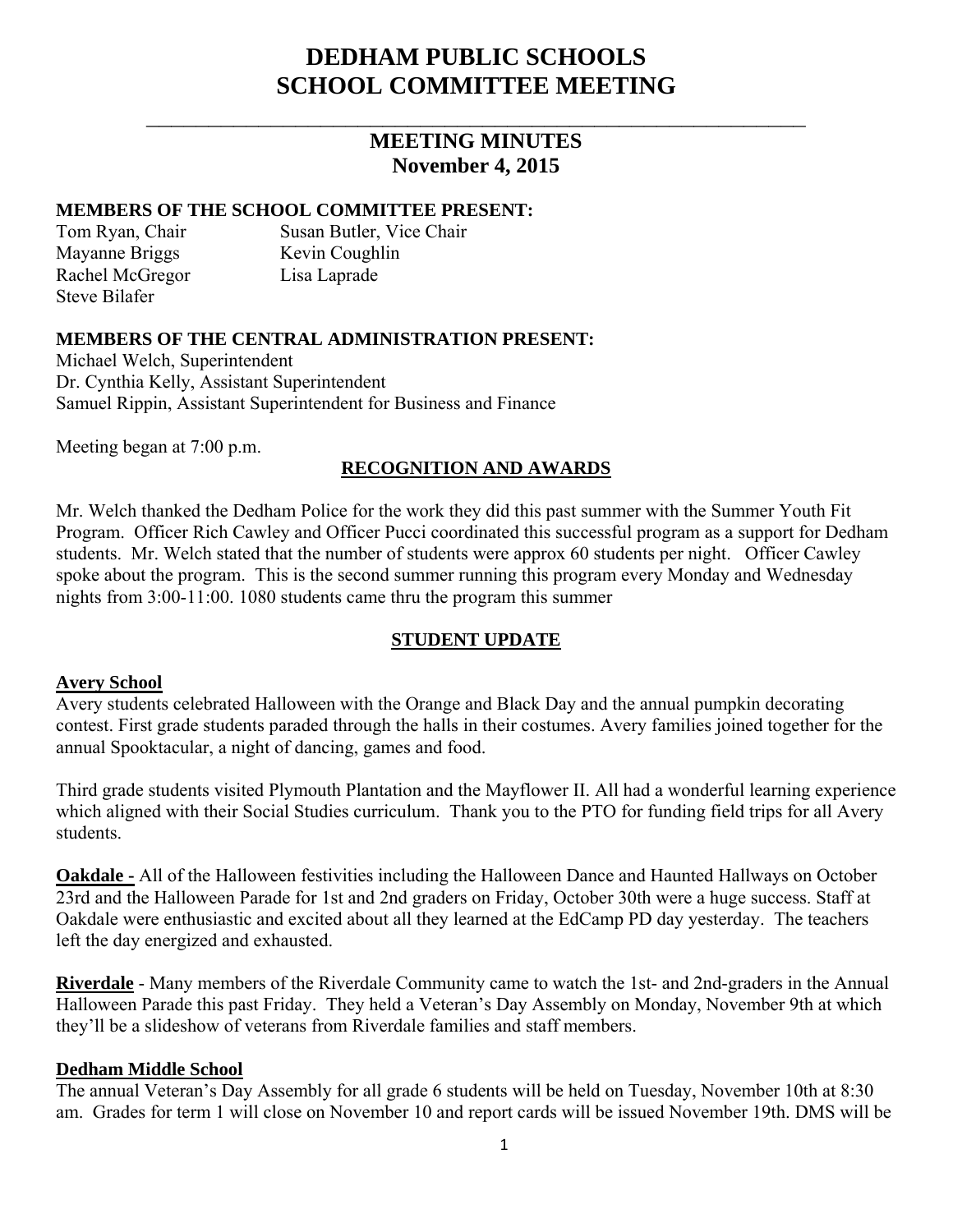holding its first annual Fall Festival on November 10 during blocks 4 & 5 - students may gain admission for 20 BARK bucks. Coffee hour with Ms. Gately will be on November 12 from 7 am to 8 am.

**DHS** - Link Crew Leader Check in took place last Thursday. The Juniors had an assembly with the guidance staff about beginning the college search process. Many seniors applied to colleges with November 1st deadlines. MIAA Tournament updates (Boys Soccer, Girls Soccer, Field Hockey). Many students in the SADD club participated in the out of darkness walk held last Saturday in Brighton and raised over 1,000 for suicide prevention

#### **OLD/NEW BUSINESS**

Foreign Language Department Chair, Alison Guifarro presented information to the School Committee regarding an interest in leading a student service trip to the Dominican Republic during February 2017 using the company Explorica Travel for 8 nights leaving February 13 and returning February 20, 2017. The cost will be approximately \$2000 for the 8 day trip - everything but the daily lunches and tip included. Includes, flights, hotels, dinners, zip line, tour director 24 hours per day - tickets into the main attractions and hoping for 10 students. Superintendent Welch recommends this visit to the Dominican Republic in the spring of 2017. **Mr. Coughlin motioned to approve this trip, Mrs. Briggs seconded, voted and approved unanimously.** 

#### **SUPERINTENDENT'S UPDATE:**

MCAS vs. PARCC debate in full swing. Commissioner Mitchell Chester making a recommendation to the Board Of Education on 11/16. They will likely vote on 11/17. Looks like there will be an "MCAS 2.0" exam possibly for the years ahead.

Foundation Budget Review Commission chaired by Sen. Sonia Chang-Diaz and Rep. Alice Peisch presented their report on Beacon Hill this past Monday. E-mailed to committee members this week. Calls for massive increases in Chapter 70 aide due to under-represented cost of Health Insurance and special education costs (primarily Out of District expenses). There are also references to rapid increases in ELL students (particularly SLIFE (students with limited or interrupted formal education) at the high school level), and mention of the growing evidence for the importance of Early Childhood Education.

The first meeting of the Dedham Public Schools Aspiring Leaders Academy was held on Tuesday, 10/27. The event was attended by about 60 educators, 23 of whom were new to the group this year. Guest was Heather Peske, Associate Commissioner for Educator Quality. Great discussion with fabulous feedback.

Completed Goals meetings with all principals and Central Office staff. School Improvement Plan presentations all scheduled with specific templates to use.

Meeting with Town HR Director Miriam Johnson and Town Finance Director Andrea Terkleson to discuss ramifications of the Affordable Care Act and our obligations to document hours for all employees and our obligations to provide health care coverage. Reporting out next spring.

Town Manager's monthly Department Heads meeting was held today. Fall Town Meeting warrant books distributed. All School Committee members should receive one tonight. Of concern for School Committee members are Article 3 (transfer of funds for ECEC), and Article 12 (Composition of SBRC). Mini Town Meeting next Monday @7:00 PM @ DMS.

DESE Summit on Curriculum, Instruction, and Assessment on Tue. 10/27. Cindy Kelly and Mr. Welch attended. Lots on supervision/collaboration.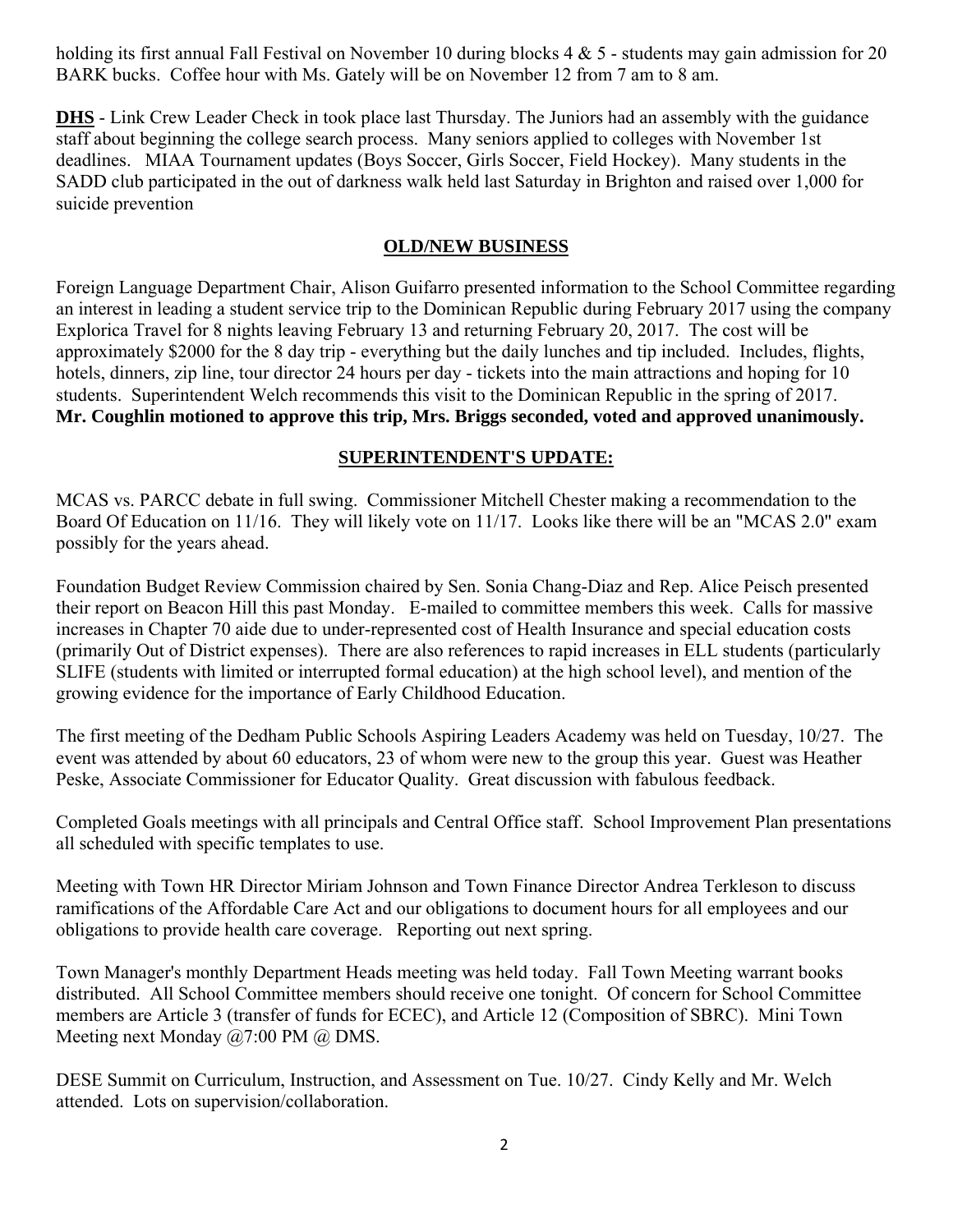DESE Conference call on Thursday, 10/29 with Cindy Kelly and 6 other districts to discuss our implementation of the new supervision model and our on-going negotiations about the "Impact on Student Learning" rating for all educators.

Major professional development event yesterday - full day EdCamp. Full PD Day on Tuesday, November 3rd. Will be an "EdCamp" model at DMS all day.

Substitute Recruitment Fair held by Asha Marshall tonight @5:00 PM @ DMS. 13 potential subs in attendance.

Mr. Welch provided information about substitutes and posed a request to the School Committee to provide more substitutes to the district by paying \$100/day. A Substitute Teacher analysis sheet was provided to all School Committee members. Mr. Rippin provided information about the budget on daily substitutes. The budget increase necessary would increase the sub pay to \$90-\$100/day from \$65/\$75. Conversations followed. More additional back-up data information will be provided at the next School Committee meeting. Mr. Ryan stated hopefully they will be prepared to take a vote at that time.

### **CHAIR'S UPDATE**

Mr. Ryan Article 12 at town meeting - composition of the SBRC with the elimination of both the principal and superintendent. Mr. Ryan stated that the there will a substitute motion.

### **REPORTS**

### **SUPERINTENDENT'S EVALUATION AND SELECTION OF GOALS AND INDICATORS**

Mrs. McGregor provided information regarding the Superintendent's Evaluation. Training took place a few weeks ago on the standards, indicators and elements. 5 PowerPoint slides were provided.

### **SUPERINTENDENT'S GOALS:**

### **PROFESSIONAL PRACTICE GOAL**

1. Attend, participate in, and complete all 2015-16 NSIP requirements through day-long seminars and monthly consultations with assigned mentor.

2. Develop and implement comprehensive entry plan culminating with acceptance of strategic plan and district goals in May 2015.

### **STUDENT LEARNING GOAL**

1. Analyze MCAS and other district standardized test results for existence of achievement gaps, Improve SGP in ELA by 3% for all students in all categories and special populations SGP by 5%.

### **DISTRICT IMPROVEMENT GOAL**

1. Improve recruitment for new school personnel so that building leaders have a much more active role in the process. Establish a district presence at a minimum of three regional teacher recruitment fairs and complete hiring of all known open teaching positions by May 31, 2015.

2. Improve relationship between the school committee/administration and all collective bargaining units. Reduce filed grievances by 50% relative to 2013-14. Settle all outstanding grievances and open contracts by February 1, 2015.

3. Complete at least one central office instructional rounds visit to each school by December 23, 2014. Complete at least one classroom observation of at least 15 minutes duration in every single elementary teacher classroom by December 23, 2014.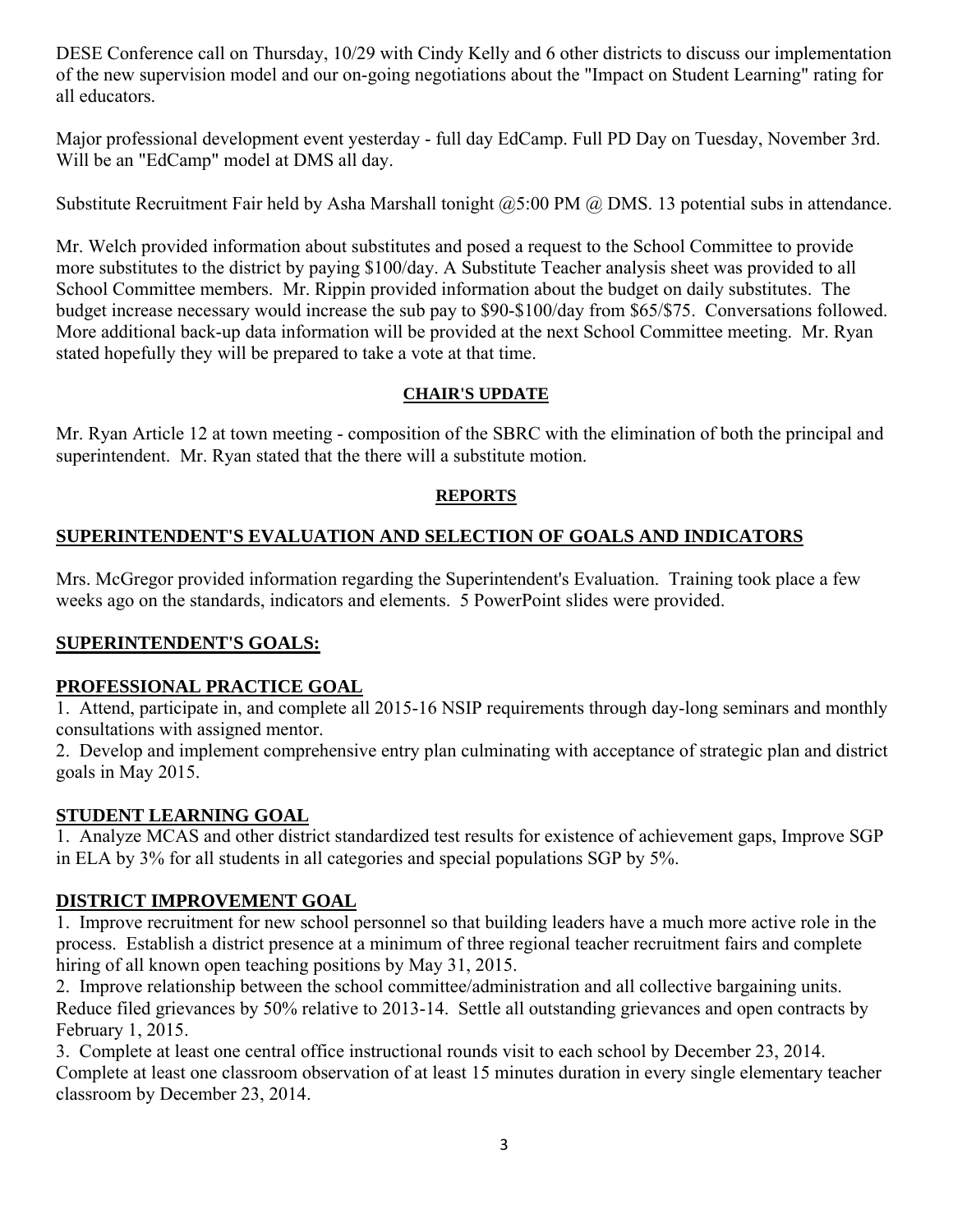The School Committee will look at 4 STANDARDS / INDICATORS / ELEMENTS

**STANDARD I:** Instructional Leadership. The education leader promotes the learning and growth of all students and the success of all staff by cultivating a shared vision that makes powerful teaching and learning the central focus of schools.

**Sample Indicator I-A** - Curriculum: Ensures that all instructional staff design effective and rigorous standards - based units of instruction consisting of well-structured lessons with measurable outcomes.

**STANDARD II:** Management and Operations. Promotes the learning and growth of all students and the success of all staff environment, using resources to implement appropriate curriculum, staffing, and scheduling.

**Sample Indicator II-A** - Environment: Develops and executes effective plans, procedures, routines, and operations systems to address a full range of safety, health, and emotional and social needs.

**STANDARD III:** Family and Community Engagement. Promotes the learning and growth of all students and the success of all staff through effective partnerships with families, community organizations, and other stakeholders that support the mission of the school and district.

**Sample Indicator III-A** - Engagement: Activity ensures that all families are welcome members of the classroom and school community and can contribute to the effectiveness of the classroom, school, district and community.

**STANDARD IV**: Professional Culture. Promotes success for all students by nurturing and sustaining a school culture of reflective practice, high expectations, and continuous learning for staff.

**Sample Indicator IV**: Professional Culture. Promotes success for all students by nurturing and sustaining a school culture of reflective practice, high expectations, and continuous learning for staff.

Mrs. McGregor stated that the School Committee has to look at the 4 standards, they have to choose indicators and within those indicators are elements. The School Committee will need to go thru the Superintendent's goals, and choose which indicators to specifically look at for this cycle of the evaluation.

Copies of the rubrics have been handed out to each School Committee members who need to choose which indicator that they as a group want to look at.

The indicators we will be using to complete the Superintendent's evaluation are:

- Professional practice goal 1; IV-D
- Professional practice goal 2; III-A
- Student learning goal I-E
- District improvement goal 1; II-B
- District improvement goal 2; IV-F
- District improvement goal 3; I-B

Discussions Followed.

The SC will work on getting the evaluation back at the next meeting

### **DONATIONS**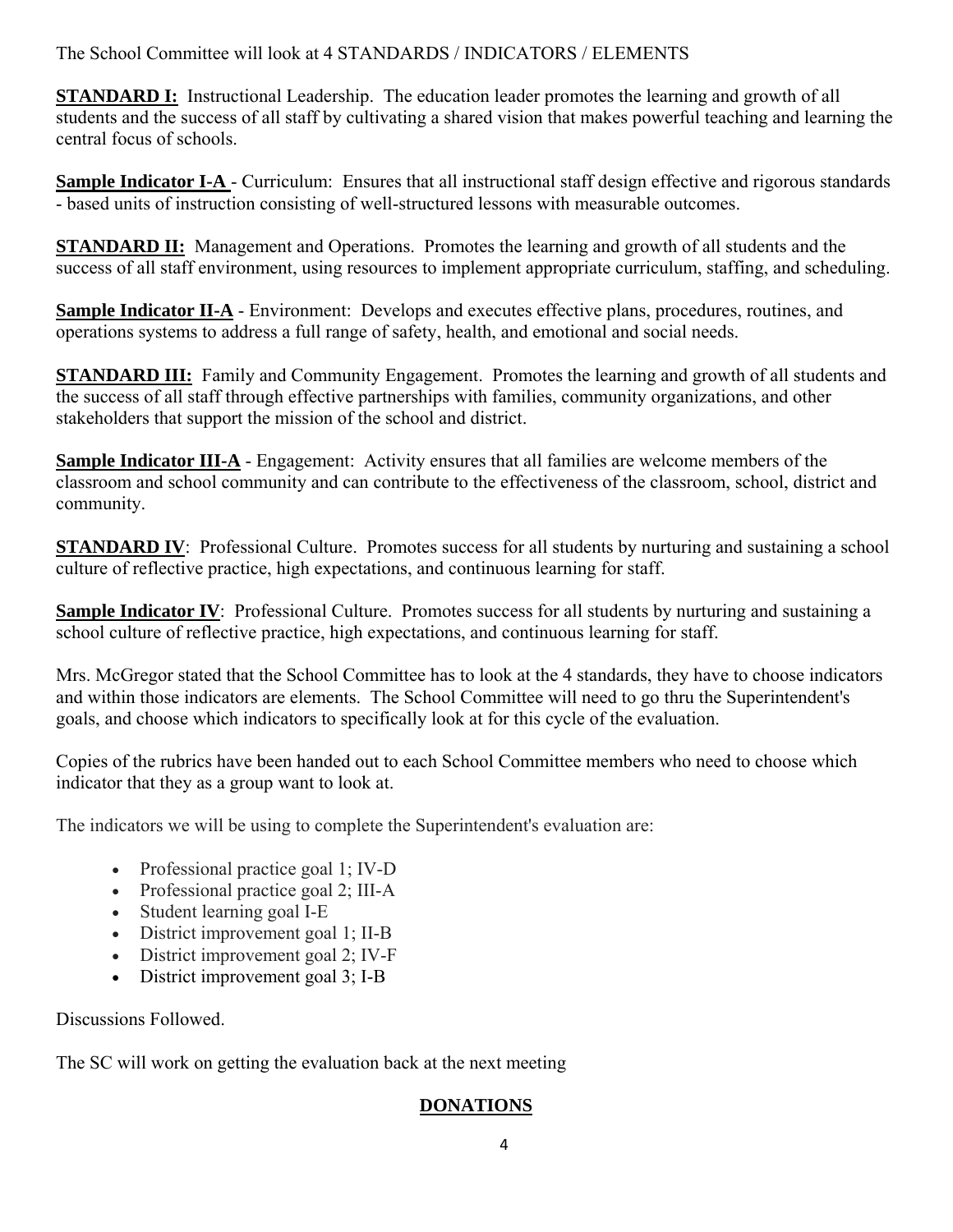Mrs. Briggs motioned to accept with enthusiasm and grateful appreciation an anonymous donation of \$1500.00 to the Middle school to partially fund plays/musicals, seconded by Mrs. McGregor with enthusiasm and grateful appreciation. Voted unanimous

### **OLD/NEW BUSINESS**

### **GREENLODGE SCHOOL SPACE UPDATE** - Sam Rippin

Last spring information came to Mr. Ripping about the acute shortage of space at the Greenlodge School. The principal's office had been used for the school psychologist for meetings, etc. The need of additional classroom space at Greenlodge to relieve the overcrowded conditions was proposed. Modular classrooms were looked at to attach to the existing building, and after speaking with the Fire Chief, there are strict laws regarding sprinkler systems throughout the school. Mr. Rippin worked with a consultant on an alternative plan with a detached classroom roughly 30 feet away from the school. Mr. Rippin offered a site plan to each School Committee member. The next step is to meet with the planning board next Thursday November 12th and the plan would be to have occupancy over April vacation.

Mr. Welch thanked Mr. Rippin for his hard work with this project. Conversations about what will be the most appropriate use in the modular space took place. It will alleviate the space crunch, a possible Library media center

### **VOTE SCHOOL COMMITTEE GOALS FOR 2015-16**

### **ECEC At Dexter - Support For Favorable Vote At Town Meeting**

Secure the funding, provided through the Robin Reyes Fund, for the construction of a new ECEC building at the Dexter School site by a majority ⅔ vote at Town Meeting in May 2016.

### **Support 20/20 Strategic Plan By May 1, 2016**

To support the Superintendent in bringing the Strategic Plan (20/20 Vision) to all stakeholders for their input and endorsement and implement fully by May 1, 2016.

### **Student Blended/Specialized Learning**

Secure and provide funding to explore and identify 21st Century collaborative learning skills for (but not limited to) all PreK-12 grades. Connect technology to personalized instructional practice, build a thriving and personalized culture, and offer hands-on project based learning options where students can participate, build, process and present their learning experience.

### **Start Times For All Levels - Review And Possibly Change**

By the end of February 2016, a committee will be established including representatives from all stakeholder groups (parents, students, staff, community members, the athletic director, etc.) to collect benchmarking data regarding the most appropriate start times by grade level and recommend any appropriate changes to maximize student learning and well being.

### **Fund Next Phase Of Free Full Day Kindergarten - Explore Pre-K**